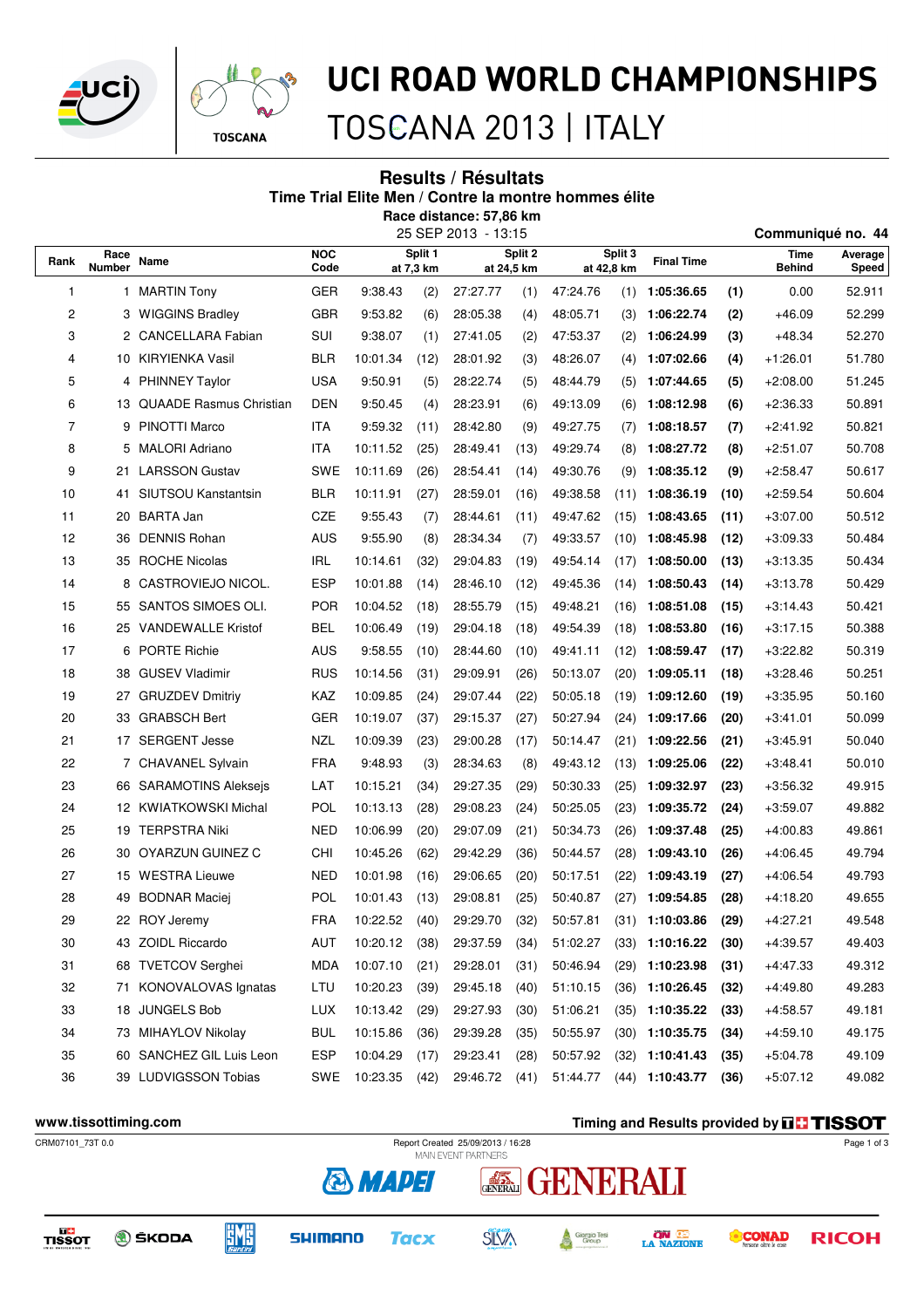



# UCI ROAD WORLD CHAMPIONSHIPS

TOSCANA 2013 | ITALY

#### **Results / Résultats Time Trial Elite Men / Contre la montre hommes élite Race distance: 57,86 km**

25 SEP 2013 - 13:15 **Communiqué no. 44**

| Rank | Race<br><b>Number</b> | Name                        | <b>NOC</b><br>Code |          | Split 1<br>at 7,3 km |          | Split 2<br>at 24,5 km | Split 3<br>at 42,8 km |                    | <b>Final Time</b> |      | Time<br><b>Behind</b> | Average<br>Speed |
|------|-----------------------|-----------------------------|--------------------|----------|----------------------|----------|-----------------------|-----------------------|--------------------|-------------------|------|-----------------------|------------------|
| 37   |                       | 34 BRANDLE Matthias         | AUT                | 10:32.24 | (50)                 | 29:50.98 | (43)                  | 51:36.82              | 1:10:47.77<br>(40) |                   | (37) | $+5:11.12$            | 49.036           |
| 38   | 69                    | <b>GRETSCH Patrick</b>      | <b>GER</b>         | 10:01.90 | (15)                 | 29:07.93 | (23)                  | 51:05.92              | (34)               | 1:10:50.88        | (38) | $+5:14.23$            | 49.000           |
| 39   | 76                    | MACHADO Tiago               | <b>POR</b>         | 10:07.32 | (22)                 | 29:43.52 | (37)                  | 51:20.92              | (38)               | 1:11:05.28        | (39) | $+5:28.63$            | 48.835           |
| 40   |                       | 50 ZAKARIN Ilnur            | <b>RUS</b>         | 9:58.15  | (9)                  | 29:32.51 | (33)                  | 51:11.60              | (37)               | 1:11:11.02        | (40) | $+5:34.37$            | 48.769           |
| 41   | 14                    | <b>DOWSETT Alex</b>         | <b>GBR</b>         | 10:27.69 | (45)                 | 29:48.47 | (42)                  | 51:37.76              | (41)               | 1:11:23.88        | (41) | $+5:47.23$            | 48.623           |
| 42   | 54                    | JANSE VAN RENSBURG R.       | <b>RSA</b>         | 10:37.22 | (56)                 | 29:59.55 | (44)                  | 51:39.98              | (42)               | 1:11:29.39        | (42) | $+5:52.74$            | 48.560           |
| 43   | 26                    | <b>RASMUSSEN Alex</b>       | <b>DEN</b>         | 10:30.38 | (48)                 | 30:14.22 | (47)                  | 51:42.75              | (43)               | 1:11:33.56        | (43) | $+5:56.91$            | 48.513           |
| 44   | 67                    | <b>TAMOURIDIS Ioannis</b>   | GRE                | 10:37.06 | (55)                 | 30:29.16 | (54)                  | 52:00.98              | (47)               | 1:11:36.65        | (44) | $+6:00.00$            | 48.478           |
| 45   |                       | 62 VASYLYUK Andriy          | <b>UKR</b>         | 10:22.93 | (41)                 | 30:01.03 | (45)                  | 51:48.33              | (46)               | 1:11:41.10        | (45) | $+6.04.45$            | 48.428           |
| 46   | 11                    | <b>TALANSKY Andrew</b>      | <b>USA</b>         | 10:27.57 | (44)                 | 29:43.93 | (38)                  | 51:26.14              | (39)               | 1:11:41.84        | (46) | $+6:05.19$            | 48.420           |
| 47   |                       | 57 JURCO Matej              | <b>SVK</b>         | 10:42.94 | (60)                 | 30:59.50 | (64)                  | 52:48.48              | (59)               | 1:11:51.96        | (47) | $+6.15.31$            | 48.306           |
| 48   |                       | 72 LUTSENKO Alexey          | KAZ                | 10:15.24 | (35)                 | 30:32.53 | (56)                  | 52:42.36              | (57)               | 1:11:55.69        | (48) | $+6.19.04$            | 48.264           |
| 49   | 16                    | DE GENDT Thomas             | BEL                | 10:14.74 | (33)                 | 29:45.02 | (39)                  | 51:48.11              | (45)               | 1:12:02.13        | (49) | $+6:25.48$            | 48.192           |
| 50   |                       | 59 KOREN Kristijan          | <b>SLO</b>         | 10:13.61 | (30)                 | 30:09.26 | (46)                  | 52:14.69              | (49)               | 1:12:02.20        | (50) | +6:25.55              | 48.192           |
| 51   | 24                    | <b>HOLLENSTEIN Reto</b>     | SUI                | 10:50.67 | (66)                 | 30:24.33 | (51)                  | 52:26.13              | (51)               | 1:12:02.77        | (51) | $+6:26.12$            | 48.185           |
| 52   |                       | 42 CHTIOUI Rafaa            | TUN                | 10:35.54 | (52)                 | 30:22.73 | (50)                  | 52:13.17              | (48)               | 1:12:07.51        | (52) | $+6:30.86$            | 48.132           |
| 53   | 56                    | <b>JOEAAR Gert</b>          | <b>EST</b>         | 10:30.12 | (47)                 | 30:20.40 | (48)                  | 52:20.36              | (50)               | 1:12:25.79        | (53) | $+6:49.14$            | 47.930           |
| 54   | 29                    | <b>TEKLEHAYMANOT Daniel</b> | ERI                | 10:28.09 | (46)                 | 30:26.45 | (53)                  | 52:43.87              | (58)               | 1:12:25.93        | (54) | $+6:49.28$            | 47.928           |
| 55   | 40                    | <b>THOMSON Jay Robert</b>   | <b>RSA</b>         | 10:37.23 | (57)                 | 30:26.14 | (52)                  | 52:37.20              | (56)               | 1:12:29.53        | (55) | $+6:52.88$            | 47.889           |
| 56   | 48                    | <b>BEWLEY Sam</b>           | NZL                | 10:44.54 | (61)                 | 30:22.21 | (49)                  | 52:34.20              | (53)               | 1:12:36.67        | (56) | $+7:00.02$            | 47.810           |
| 57   | 31.                   | <b>CHEUNG King Lok</b>      | <b>HKG</b>         | 11:02.75 | (71)                 | 30:41.03 | (60)                  | 52:35.94              | (54)               | 1:12:38.22        | (57) | $+7:01.57$            | 47.793           |
| 58   | 32                    | <b>MESSINEO Leandro</b>     | <b>ARG</b>         | 10:30.62 | (49)                 | 30:39.61 | (59)                  | 52:54.05              | (60)               | 1:12:59.98        | (58) | $+7:23.33$            | 47.556           |
| 59   | 46                    | <b>BAGDONAS Gediminas</b>   | LTU                | 10:36.44 | (53)                 | 30:37.90 | (58)                  | 53:05.69              | (61)               | 1:13:14.95        | (59) | $+7:38.30$            | 47.394           |
| 60   | 74                    | CHOE Hyeongmin              | <b>KOR</b>         | 10:36.58 | (54)                 | 30:30.19 | (55)                  | 52:27.31              | (52)               | 1:13:21.27        | (60) | $+7:44.62$            | 47.326           |
| 61   | 58                    | KONONENKO Mykhaylo          | UKR                | 10:41.65 | (59)                 | 30:55.42 | (63)                  | 53:50.79              | (65)               | 1:13:23.51        | (61) | $+7:46.86$            | 47.302           |
| 62   |                       | 28 HALMURATOV Muradjan      | <b>UZB</b>         | 10:41.64 | (58)                 | 30:37.12 | (57)                  | 52:36.06              | (55)               | 1:13:28.39        | (62) | $+7:51.74$            | 47.249           |
| 63   | 53                    | <b>GYUROV Spas</b>          | <b>BUL</b>         | 10:26.54 | (43)                 | 30:47.86 | (62)                  | 53:12.27              | (62)               | 1:13:33.64        | (63) | $+7:56.99$            | 47.193           |
| 64   | 64                    | <b>POKALA Samuel</b>        | <b>FIN</b>         | 10:54.39 | (67)                 | 31:10.09 | (65)                  | 53:33.70              | (64)               | 1:13:47.95        | (64) | $+8:11.30$            | 47.041           |
| 65   |                       | 45 ASADOV Elchin            | AZE                | 10:48.34 | (65)                 | 31:12.01 | (66)                  | 53:52.35              | (66)               | 1:13:58.04        | (65) | $+8:21.39$            | 46.934           |
| 66   |                       | 63 NECHITA Andrei           | ROU                | 10:32.92 | (51)                 | 31:26.02 | (67)                  | 54:06.06              |                    | $(67)$ 1:14:07.42 | (66) | $+8:30.77$            | 46.835           |
| 67   |                       | 23 INFANTINO ABREU Rafael   | COL                | 10:48.31 | (64)                 | 30:45.95 | (61)                  | 53:23.94              |                    | $(63)$ 1:14:51.48 | (67) | $+9:14.83$            | 46.375           |
| 68   | 44                    | ALBOS CAVALIERE David       | <b>AND</b>         | 10:58.31 | (69)                 | 31:26.03 | (68)                  | 54:17.27              |                    | $(68)$ 1:15:16.75 | (68) | $+9:40.10$            | 46.116           |
| 69   |                       | 65 RUSSOM Meron             | ERI                | 10:54.61 | (68)                 | 31:42.84 | (69)                  | 55:03.11              |                    | $(72)$ 1:15:18.23 | (69) | $+9:41.58$            | 46.101           |
| 70   | 75                    | RAGONESSI Jose              | ECU                | 10:46.17 | (63)                 | 31:59.99 | (72)                  | 54:25.38              | (69)               | 1:15:20.40        | (70) | $+9:43.75$            | 46.079           |
| 71   | 37                    | NAVARRETE Segundo           | ECU                | 11:10.01 | (72)                 | 31:53.97 | (71)                  | 54:54.08              |                    | $(71)$ 1:15:28.14 | (71) | $+9:51.49$            | 46.000           |
| 72   |                       | 52 EUGERT Zhupa             | ALB                | 11:02.13 | (70)                 | 31:43.17 | (70)                  | 54:28.89              | (70)               | 1:15:31.22        | (72) | $+9:54.57$            | 45.969           |

**www.tissottiming.com Timing and Results provided by THSSOT** CRM07101\_73T 0.0 Report Created 25/09/2013 / 16:28 Page 2 of 3**& MADEI EXERNIT** ENERALI **EME** TISSOT **SILVA** Giorgio Tesi<br>Group **ON AREA CONAD O** ŠKODA **SHIMANO Tacx RICOH** A